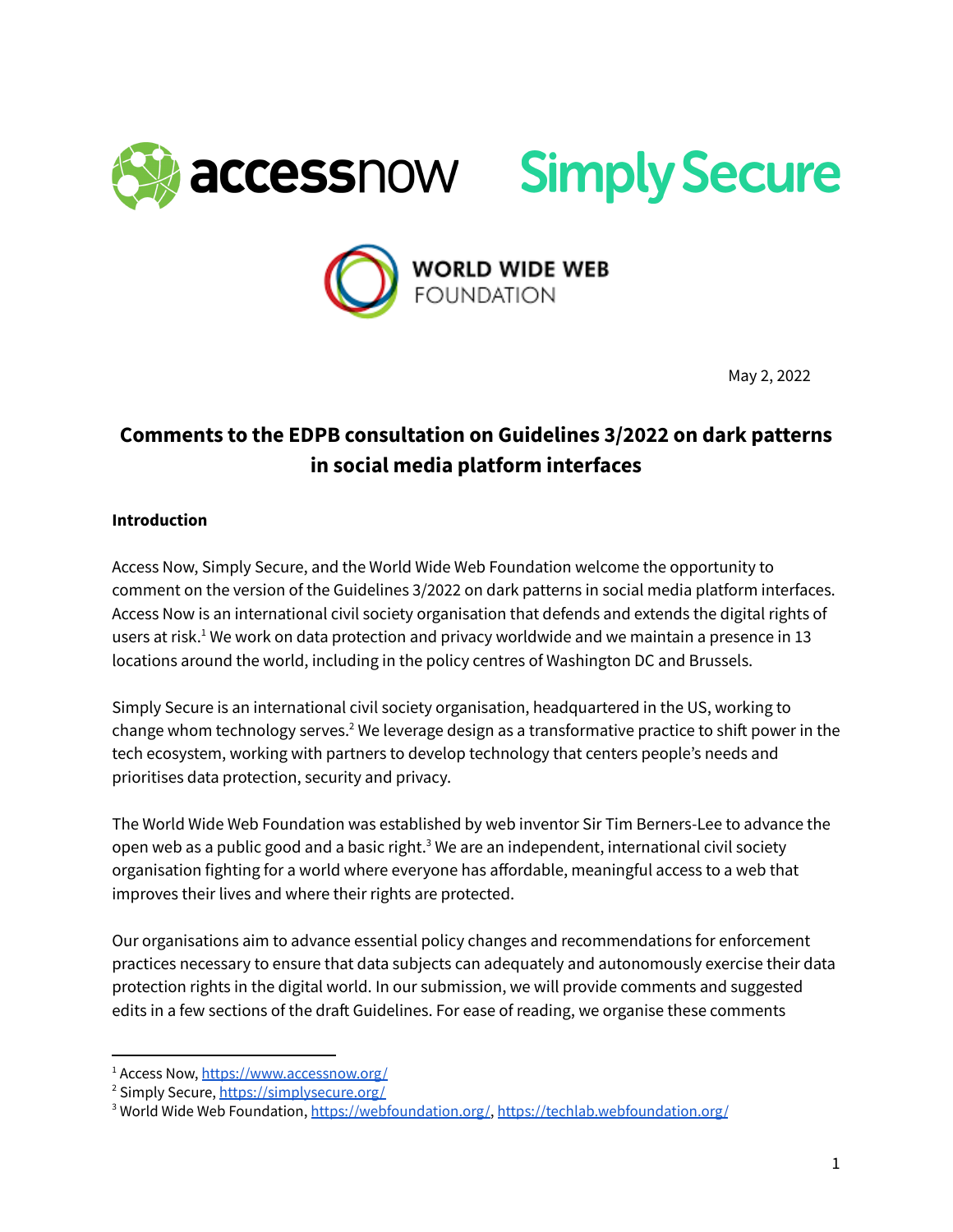following the structure of the draft Guidelines, rather than organising them by issues. Our analyses focus on a range of topics including:

- 1. The importance of providing guidance framed around the interference with rights and assessing these interferences and violations,
- 2. Suggestions on how to present the Guidelines to be most impactful for a broad audience, and
- 3. How to leverage the Guidelines in the wider civil society ecosystem to contribute to changing the status quo.

Since the adoption of the draft Guidelines, the European Union co-legislators have reached a political agreement on the Digital Services Act that includes measures prohibiting certain types of dark patterns. Dark patterns promote user behaviours that run against the spirit of the General Data Protection Regulation. We welcome this clarification by the legislators and we expect these Guidelines to serve as a tool for the implementation, and future enforcement, of these measures.

## **General Comments**

As an initial matter, we applaud how comprehensively the Guidelines outline principles for transparency, accountability, and data minimisation in the design of user interfaces, providing guidance for the application of these core principles guaranteed under the GDPR. The Guidelines serve as a checklist for identifying particular dark patterns and we believe it will be especially instructive for multi-stakeholders including social media providers, academics, civil society organisations, and designers. Most importantly, these Guidelines will increase the awareness of users regarding their rights, and the risks coming from disclosing too much data or disclosing their data in an uncontrolled way. While the list below is not exhaustive, we would like to highlight our support for the following language of the Guidelines' text:

*Paragraphs 1 through 7 (Scope):* We support the EDPB efforts to elaborate on the scope of dark patterns and clarify who is responsible and accountable for ensuring GDPR compliance of social media platforms. We support these paragraphs as they identify the need to implement these principles from a technical perspective. The Guidelines explicitly denote the obligations for social media providers to respect the rights to privacy and data protection and the duty owed to data subjects with reference to the principles of lawfulness, fairness, transparency, purpose limitations and data minimisation in the design of user interfaces and content presentation of web services and apps. The text also accurately highlights the relationship between data protection and consumer protection law. These are all key elements in ensuring that technology is used responsibly and does not chip away at or deteriorate user's human rights. Finally, we support the categorisation of dark patterns as a continuously evolving category.

*Paragraphs 8 and 9 (Applicable Principles):* We further support the EDPB referencing the obligations pursuant Article 25 of the GDPR for social media platforms to implement the principles of data protection by design and by default to provide greater control to users. This language provides a robust roadmap for social media providers. We support the need to create uniform criteria for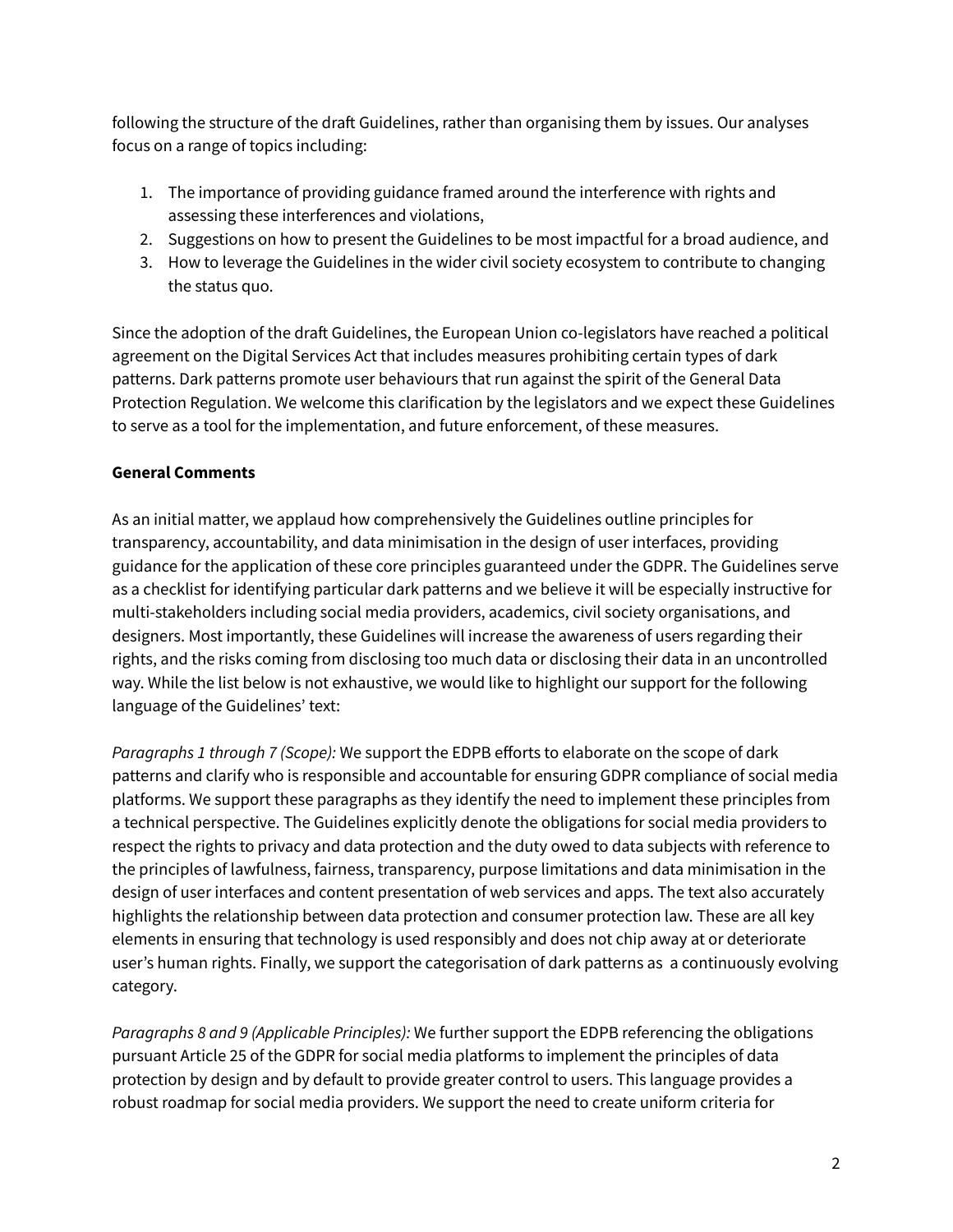principles related to data protection compliance of user interfaces of online applications within the social media sector as well as the EDPB's acknowledgement that Guidelines need to be further developed to this end.

*Paragraphs 10 through 15 (Accountability and Transparency):* We agree that greater transparency in the design of dark patterns is needed. Companies should design their products and services with and for their most vulnerable users. This principle means, at a minimum, providing easy-to-understand and transparent interface designs that preserve user autonomy and agency. We strongly support these provisions as it holds those companies that do not design their products in such a way accountable.

*Paragraphs 16 to 17 (Data Protection by Design):* We commend the EDPB's explicit mandate that data processing and the options available to data subjects be provided objectively neutrally, avoiding any deceptive or manipulative language or design.<sup>4</sup> We also support paragraph 16 of the Guidelines explicit outline of the "key elements that controllers and processors have to take into account when implementing data protection by design regarding a social media platform," including the principle of fairness.

*Paragraphs 29, 30 and 106 (Data minimisation):* Privacy and data protection are fundamental rights in the EU and data minimisation is a core principle to realise these rights. The Guidelines state in clear terms that social media platforms should collect only the data that is objectively necessary for a specific purpose. Expansive data collection has caused significant harm, and risk of harm, for people. These harms range from the more obvious identity theft and physical harms to less obvious examples, such as relationship harms (due to loss of confidentiality), emotional or reputational harms (due to private information becoming public), or chilling effects on speech or activity (due to a loss of trust in government or other organisations). Minimising the amount of data companies collect is one of the best, most human rights-respecting ways, to prevent data and privacy violations and harms.

## **Recommendations**

As expressed in the International Conference of Data Protection and Privacy Commissioners' resolution on "privacy as a fundamental human right and precondition for exercising other fundamental rights," privacy and data protection rights are fundamental to enabling the fulfilment of other rights such as human dignity, freedom of expression, freedom of association and freedom of thought and belief.<sup>5</sup> In the draft Guidelines on dark patterns, the EDPB concretely explains the interactions between privacy and data protection rights with other fundamental rights, particularly within paragraphs 1 to 3 of the sections entitled "Scope." This context is essential to understanding the importance of the draft Guidelines, not only for the protection of the rights to data protection but also

<sup>4</sup> *Paragraph* 16

<sup>5</sup> ICDPPC, *International Resolution on privacy as a fundamental human right and precondition for exercising other fundamental rights*

[https://edps.europa.eu/sites/edp/files/publication/resolution-on-privacy-as-a-fundamental-human-right-2019-fi](https://edps.europa.eu/sites/edp/files/publication/resolution-on-privacy-as-a-fundamental-human-right-2019-final_en.pdf) [nal\\_en.pdf](https://edps.europa.eu/sites/edp/files/publication/resolution-on-privacy-as-a-fundamental-human-right-2019-final_en.pdf)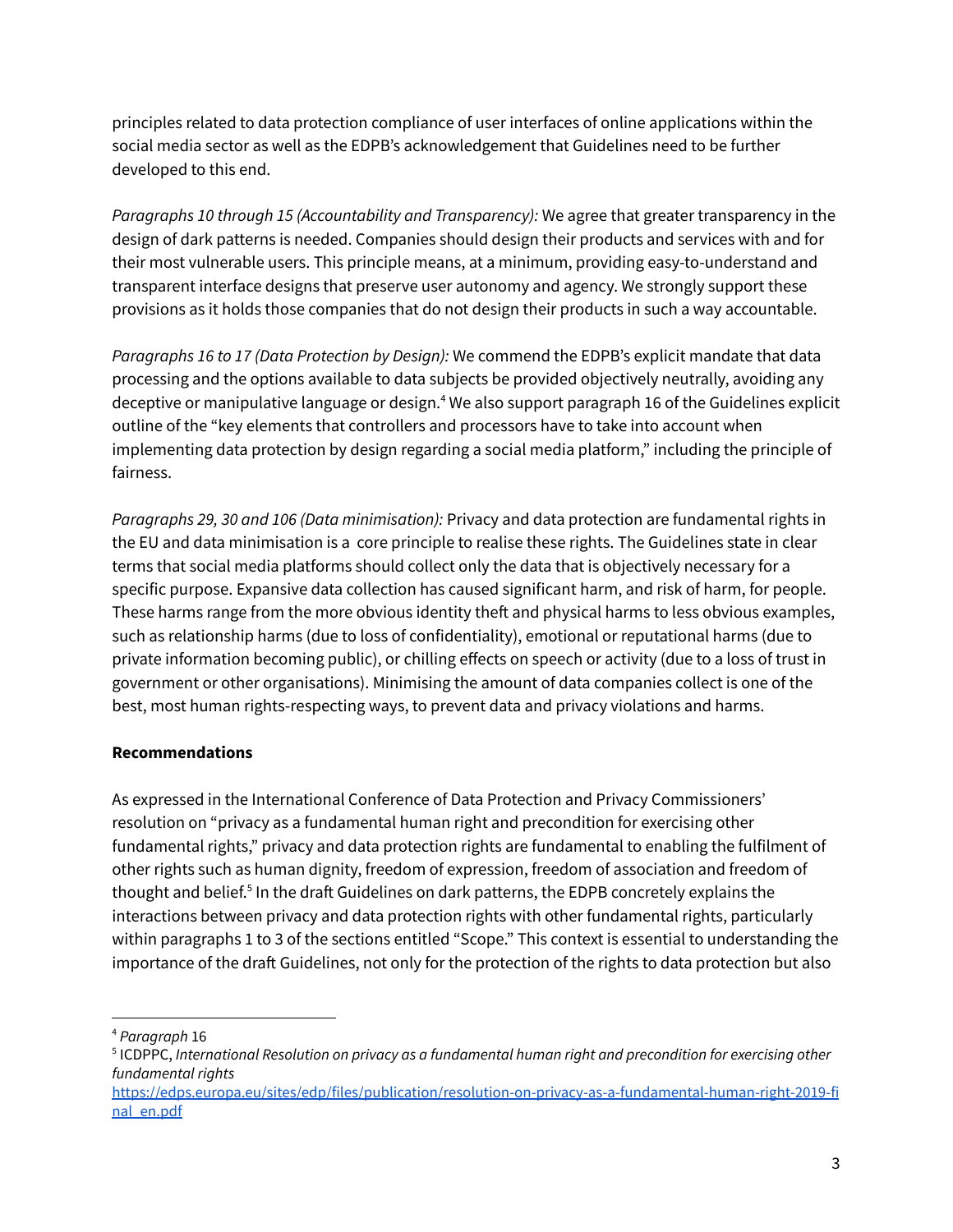for compliance with human right laws, including obligations under the General Data Protection Regulation.

We recommend that the EDPB considers expanding the scope of its Guidelines. We propose that the Guidelines apply not only to social media platform services but also to dark patterns used to mislead data subjects purchasing products on either a website or mobile application. This includes dark patterns found in video games and shopping websites. Together with this extended scope, we recommend that the Guidelines be published so that they are accessible to technical product teams and legal teams addressing GDPR obligations and requirements. As currently written, the Guidelines have extensive guidance on content writing, e.g. tone, clarity, simplicity of language as well as interaction design, but they would not be entirely accessible by those actually building the social media products. By adding annexes, examples, and a developer guide, these Guidelines could help to bridge the gap between legal teams who primarily focus on GDPR implementation and product teams focused on the user experience of the social media platforms.

Much effort has gone into defining and identifying various types of dark patterns and creating taxonomies and tracking examples.<sup>6</sup> Some highlight the characteristics of particular dark patterns, while others describe how dark patterns influence users.<sup>7</sup> While defying any definition, one can understand a "dark pattern" or "deceptive design" as a user interface design or language choice in a product or service that influences a person's decision.<sup>8</sup> Often, people are influenced to make decisions against their interest and/or in the provider's interest, potentially by drawing attention to, or reducing attention to, particular options, statements, or other aspects of the service.

We want to draw attention to recent developments in the taxonomy of dark patterns. The phrase itself, the term "dark pattern" coined in 2010 has recently come under scrutiny for association with "dark" as bad, $9$  and multiple actors $^{10}$  including the originator of the phrase have updated the term to "deceptive design." However, this document employs the 2010 phrase to align with current regulatory and legislative discussions.

<sup>6</sup> Arunesh Mathur, et al., *What Makes a Dark Pattern... Dark?*, CHI Conference on Human Factors in Computing Systems (CHI '21) (May 8–13, 2021), <https://arxiv.org/pdf/2101.04843.pdf>

<sup>7</sup> *Id.*; Daniel Susser, et al., *Online manipulation: Hidden Influences in a Digital World*, Georgetown Law Technology Review 4.1 (2019), <https://philarchive.org/archive/SUSOMHv1>; Chris Baraniuk, How 'Dark Patterns' Influence Travel Bookings, BBC (Dec. 12, 2019),

<https://www.bbc.com/worklife/article/20191211-the-fantasy-numbers-that-make-you-buy-things-online>

<sup>&</sup>lt;sup>8</sup> The original definition from Harry Brignull is "Dark Patterns are tricks used in websites and apps that make you do things that you didn't mean to, like buying or signing up for something." DarkPatterns.org, [https://www.darkpatterns.org.](https://www.darkpatterns.org) As of April 28, 2022, this website, along with the term 'Dark Pattern,' has changed

to [https://www.deceptive.design/,](https://www.deceptive.design/) due to the problematic nature of the connotation inherent in the original term that may be discriminative to certain populations.

<sup>10</sup> The World Wide Web Foundation, *Deceptive Design: Moving Towards Trusted Design Patterns* (2022), https://techlab.webfoundation.org/deceptive-design/overview *<sup>9</sup> See* M. J. Kelly, *What are deceptive design patterns?*, Mozilla, "You may notice we use "deceptive design patterns" rather than "dark patterns" throughout this article. While the latter is commonly used and has been for years, the phrase also reinforces the idea that being 'dark' is 'bad,' which is directly tied to white supremacy." (May 5, 2021), https://blog.mozilla.org/en/internet-culture/mozilla-explains/deceptive-design-patterns/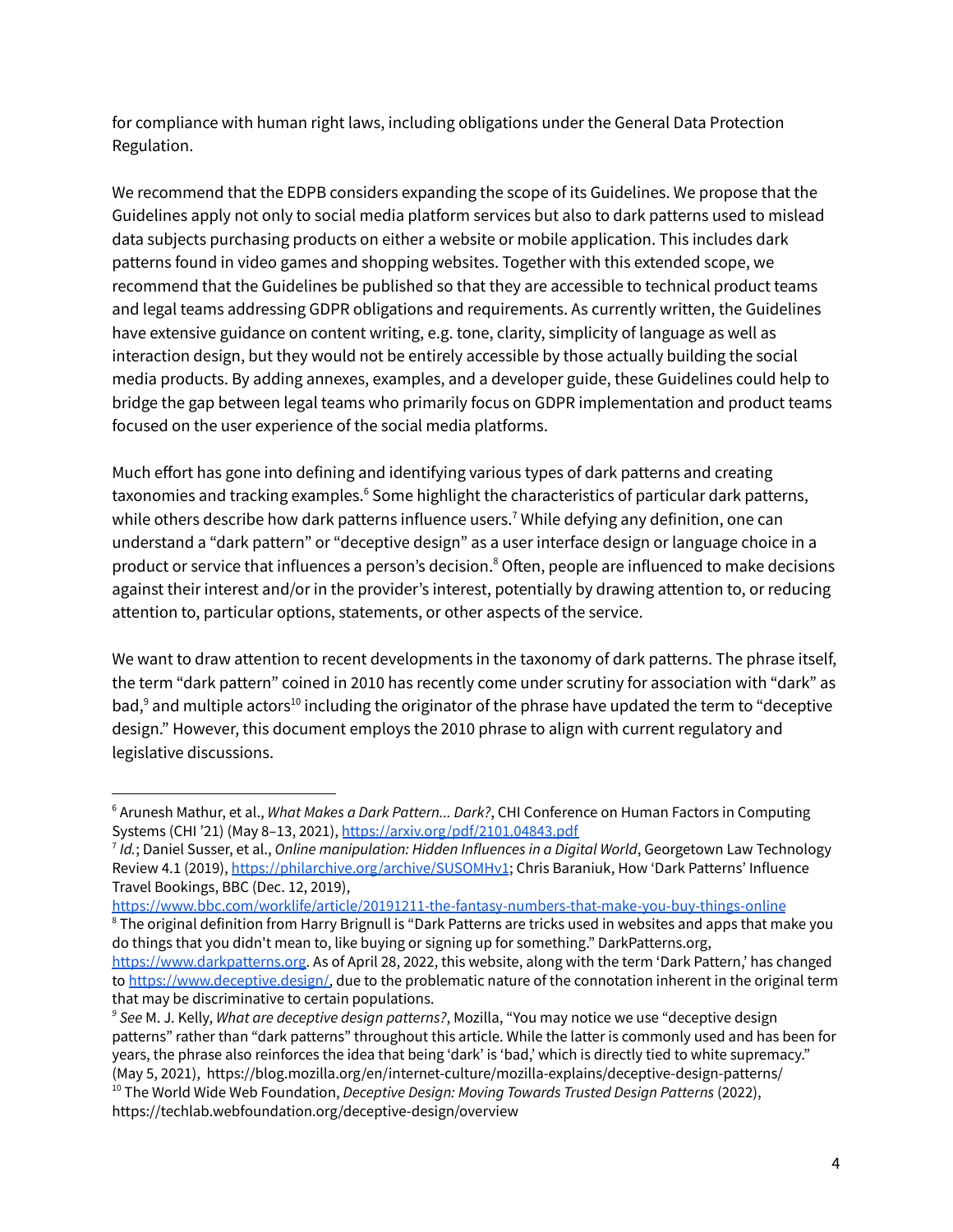The EDPB should also consider modifying the proposed definition of dark patterns in the Guidelines to address the consequences of dark patterns on vulnerable groups as well as intent behind the practice of deceptive designs. However, we suggest the following modifications, reflected in bold, to expand on the effectiveness and consequences of dark patterns:

*4. In the context of these Guidelines, "dark patterns" are considered interfaces and user experiences implemented on social media platforms that lead attempts to influence users into making unintended, unwilling and potentially harmful decisions, often toward a decision that is against the users best interests and in favour of the social media platforms interest, in regards of to their the users personal data. Dark patterns aim to influence users' behaviours and can hinder their ability "to effectively protect their personal data and make conscious choices"4, for example by making them unable "to give an informed and freely given consent". This can be exploited in several aspects of the design, such as interfaces' colour choices and placement of the content. Conversely, by providing incentives and user-friendly design, the realisation of data protection regulations can be supported. Dark Patterns are effective at influencing data subjects choice, decision-making, and behaviour, even when they are mild. Even minor dark patterns, which apply comparatively less pressure to a person to influence their decision, including by only changing the colour of one option or highlighting some words, can affect individual choice.*

In section 3 of the Guidelines on the "emotional steering," we suggest modifying paragraph 40. Dark patterns are especially effective against a wide range of data subjects, not limited to children, including the elderly, vulnerable data subjects or non-tech savvy data subjects. We propose language to clarify the effectiveness of dark patterns on social media platforms and the importance of providing clear protections around the use of dark patterns, as follows:

*40. In the light of the above, Emotional Steering at the stage of the registration with a social media platform may have an even higher impact on children, the elderly, vulnerable data subjects and non-tech savvy data subjects (i.e. provide more personal data due to lack of understanding of processing activities), considering their "vulnerable nature" as data subjects. Dark patterns like emotional steering are especially effective against vulnerable data subjects and the elderly. When social media platform services are addressed to children, the elderly or vulnerable individuals, they should ensure that the language used, including its tone and style, is appropriate so that children, as recipients of the message, easily understand the information provided.31 Considering the vulnerability of children, the elderly and other vulnerable data subjects, the dark patterns may influence children data subjects to share more information, as "imperative" expressions can make them feel "obliged" to do so to "appear popular among peers".*

Finally, we support the language of paragraph 106 highlighting the principle of data minimisation under Article 5 (1) (c) GDPR. We would, however, suggest the following modifications to improve the text: